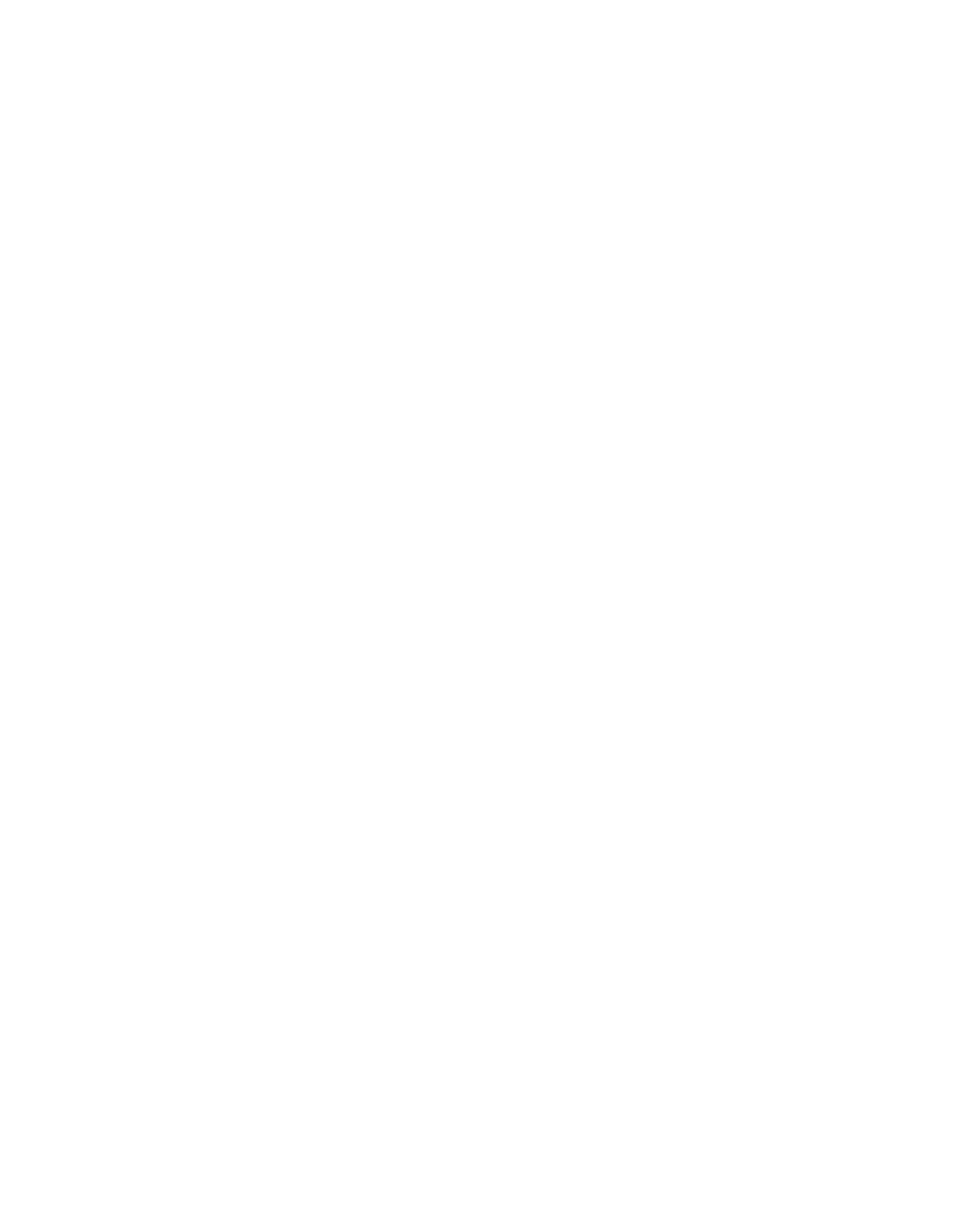# Reachability-based Decision Making for City Driving

Heejin Ahn, Karl Berntorp, and Stefano Di Cairano

*Abstract*—This paper presents the design of a discrete decision making algorithm for vehicles with advanced driver-assistance and automated features. We model the system as a hybrid automaton, where transitions between discrete modes in the automaton correspond to driving mode decisions, and develop a method to determine the timing of mode transitions based on backward and forward reachable sets. The algorithm can be used either as a stand-alone component or as a method to guide an underlying motion planner to safe reference trajectories. Under certain assumptions, the algorithm guarantees safety and liveness, which can be validated through computer simulations on a city driving scenario that requires going through multiple discrete modes and includes several surrounding moving obstacles.

#### I. INTRODUCTION

As more sophisticated advanced driver-assistance systems (ADAS) and eventually autonomy are introduced in vehicles, more complicated decision making systems are required. To design decision making systems, several approaches have been recently proposed in the literature. A common approach is to employ *forward reachable sets*, which are sets of states reachable from a set of initial states over a finite horizon. For instance, the work [1] finds cubic splines that represent the vehicle's paths and keeps a probability of colliding with obstacles below a threshold; the work [2] makes a decision by comparing forward reachable sets of the ego vehicle associated with each high-level decision; and the work [3] formulates an optimization problem to compute an input that actively corrects the driver's estimated behaviors, at every time step without mode switching, to prevent unintended lane departures. Another approach is to leverage Monte-Carlo methods, which are sampling-based methods that provide the full coverage of possible decisions and respective safety as the number of samples goes to infinity. Threat levels are determined for the ego vehicle to make a decision by computing potential future trajectories of surrounding vehicles based on samples of their control inputs [4], [5].

However, these approaches, which restrict predicted trajectories to a finite horizon, usually do not ensure persistent feasibility [6], which means that even if the current decision making problem is feasible, some subsequent problems may be infeasible as a result of decisions made in the current time step. An approach that can address this issue is based on computing *backward reachable sets* of a given set, which are sets of initial states that can reach the given set. As long as the state of the ego vehicle is controlled to be inside the backward reachable sets of a goal set, it can reach the goal set at some future time. The same concept has been used for collision avoidance applications [7], [8]. As the state is controlled to be outside

the set of initial states that cannot avoid entering a collision set, collisions can be averted.

Our approach to solving the decision making problem exploits both backward and forward reachable sets. The system of a vehicle driving in cities is modeled as a hybrid automaton, where transitions between discrete modes of the automaton correspond to different decisions, triggered by discrete inputs. We formulate the decision making problem as the task of finding a discrete input controller such that a mode transition occurs when there exists a continuous input that makes the continuous state reach a goal of the subsequent mode (liveness), while not colliding with other moving obstacles (safety). We design an algorithm implementing such a discrete input controller, which determines the timing of mode transitions based on the membership of the continuous state in forward reachable sets and in backward reachable sets of a goal. Under assumptions detailed in the paper, the algorithm ensures safety and liveness, which is validated as a stand-alone system in simulations. Our algorithm can be preferably used as an addon system to a motion planner [9], [10], which can utilize the information from the decision making system to discard or give a higher cost to trajectories. While primarily developed for city driving, the approach can be applied to other scenarios, such as highway driving.

The rest of this paper is organized as follows. In Section II, we describe city driving scenarios considered in this paper and model the system as a hybrid automaton. We state the decision making problem in Section III and explain preliminaries in Section IV. We present an algorithm that exploits reachable sets in Section V and validate the algorithm using computer simulations in Section VI. We conclude the paper with suggestions of future work in Section VII.

#### II. PROBLEM SETUP

Suppose a route of the ego vehicle is determined by a navigation system based on the Global Positioning System (GPS). Each route involves a series of discrete decisions, which correspond to transitions between discrete modes. In this paper, for the ease of description, we restrict our attention to four decisions on unsignalized intersections, which are changing lanes, staying in lane, braking, and crossing intersections, because these decisions enable most of the city driving scenarios. Also, these decisions are the main components considered in driving behavioral systems in DARPA Urban Challenge [12]. Other decisions, such as arriving at a destination, overtaking, or U-turn, can be included in scenarios by applying the same approach presented in this paper.

We focus on the scenario illustrated in Fig. 1, which contains all four decisions, to study decision making processes. Given a route that indicates a left turn, we construct a series of

All the authors are with Mitsubishi Electric Research Laboratories (MERL), Cambridge, MA, USA. hjahn@mit.edu,{karl.o.berntorp, dicairano}@ieee.org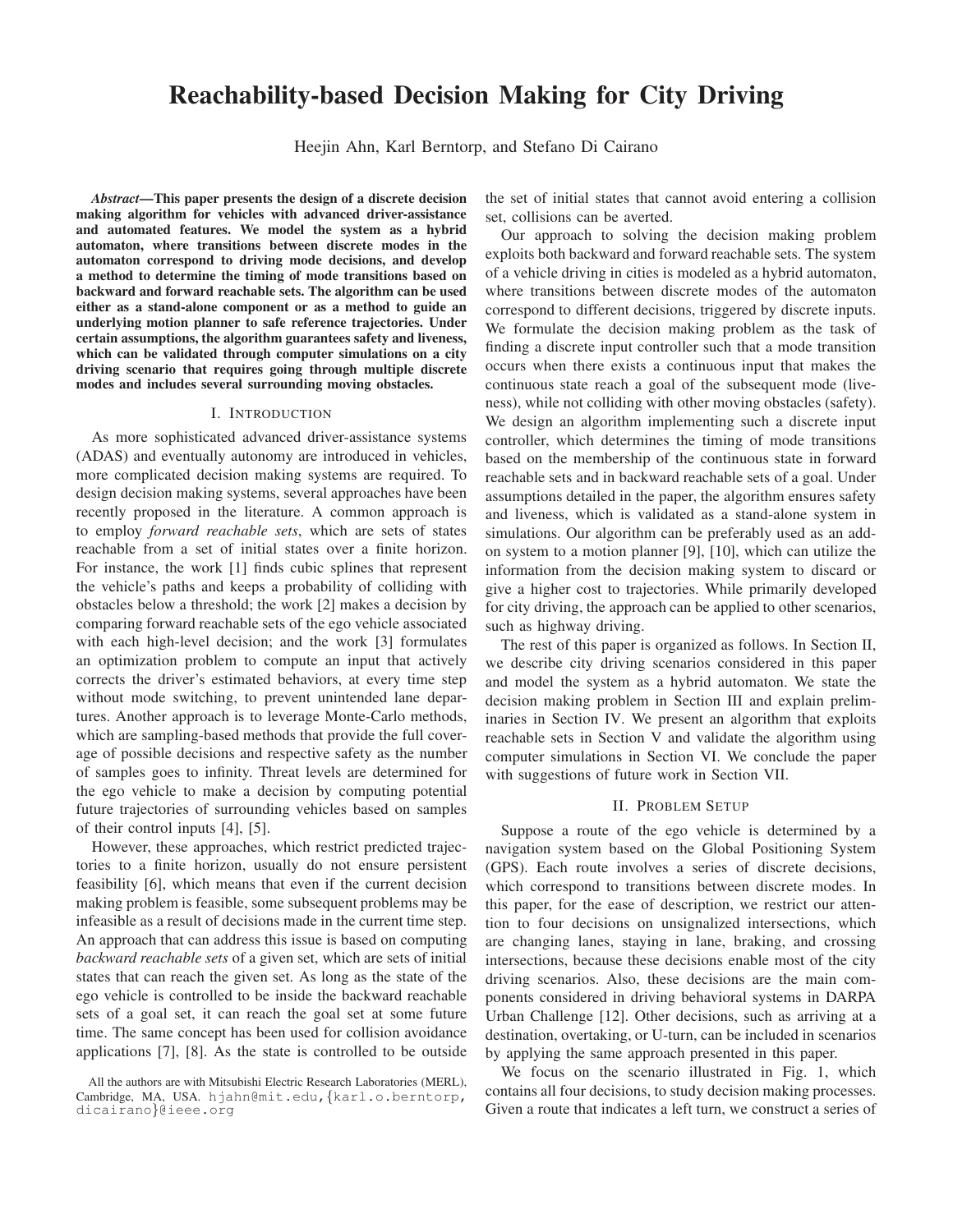

Fig. 1: Representative scenario considered in this paper. If changing lanes is infeasible due to other vehicles, the vehicle has to maintain the lane and obtain a new route.



Fig. 2: Mode transitions for the scenario in Fig. 1.

required decisions for the left turn, such as changing lanes if a left turn is not allowed on the current lane, and stopping before the intersection. If changing lanes is not feasible due to the presence of other vehicles, the ego vehicle instead maintains the lane. In this case, a navigation system can find a new route for the vehicle. The ego vehicle must fully stop before unsignalized intersections, irrespective of whether it stopped earlier in the lane due to heavy traffic.

The control system of a vehicle driving in cities involves discrete mode changes and continuous dynamics of vehicles, bicycles, and/or pedestrians and thus, is modeled as a hybrid automaton. In discrete parts, we have a set of modes  $Q = \{LF_1, LF_2, LF_3, LF_4, S_1, S_2\}$  as illustrated by the automaton in Fig. 2, where the subscript indicates the index of the associated lane. For example,  $LF_1$  indicates the ego vehicle following lane 1, and  $S_1$  the vehicle stopping before intersections in lane 1. Mode transitions are triggered by decisions, called discrete inputs  $\varepsilon$ . For example, the decision of lane changing  $(\varepsilon_1)$  is to transition the mode from  $LF_1$  to  $LF_2$ , and the decision of stopping  $(\varepsilon_1')$  from  $LF_1$  to  $S_1$ . A set of discrete inputs  $\mathcal E$  is  $\{\varepsilon_0, \varepsilon_1, \varepsilon_1', \varepsilon_2, \varepsilon_3, \varepsilon_5\}$  where  $\varepsilon_0$  is a void input that does not affect the mode transition. The mode transition function R is a map  $Q \times \mathcal{E} \rightarrow Q$ , and  $R(q_i, \varepsilon_i) = q_{i+1}$  means that mode  $q_i$  changes to  $q_{i+1}$  by discrete input  $\varepsilon_i$ .

We model the vehicle dynamics using a planar kinematic model, with the dynamical state  $x = (p_x, p_y, v, \theta)$  where  $(p_x, p_y)$  is the position vector, v is the speed in the vehicle's orientation (heading angle)  $\theta$ :

$$
p_x(t_{k+1}) = p_x(t_k) + T_s v(t_k) \cos(\theta(t_k)),
$$
  
\n
$$
p_y(t_{k+1}) = p_y(t_k) + T_s v(t_k) \sin(\theta(t_k)),
$$
  
\n
$$
v(t_{k+1}) = v(t_k) + T_s u_v(t_k),
$$
  
\n
$$
\theta(t_{k+1}) = \theta(t_k) + T_s u_\theta(t_k).
$$
\n(1)

The speed is bounded by  $[0, v_{\text{max}}]$ , the continuous input is  $u = (u_v, u_\theta)$  in the space  $U = U_v \times U_\theta$  where  $U_v =$  $[u_{v,\min}, u_{v,\max}]$  and  $U_{\theta} = [u_{\theta,\min}, u_{\theta,\max}]$ , and  $T_s$  denotes the sampling time where  $t_{k+1} - t_k = T_s$  for all k. For short, we write the dynamics (1) as  $x(t_{k+1}) = f(x(t_k), u(t_k))$ . Here, we assume that  $f$  is independent of discrete modes for notation simplicity of reachable sets in Section IV, but the dependency on discrete modes can easily be included. An underlying motion planner and subsequent vehicle control typically uses more advanced vehicle models and can be made robust to modeling uncertainty, thereby handling errors between the unicycle vehicle model (1) and more sophisticated models.

The whole system that combines the discrete mode transitions with the continuous dynamics is modeled as a hybrid automaton  $H = (Q, X, \mathcal{E}, U, f, R)$ . We define a hybrid trajectory  $(\mathbf{q}, \mathbf{x}, \varepsilon, \mathbf{u})$  that evolves according to f and R. A sequence of discrete modes **q** is  $\{q(t_k)\}_{k=0}^{N_{\text{total}}}$  where  $N_{\text{total}}$  is the total number of time steps throughout the travel of the ego vehicle. The sequence  $q$  is partitioned into  $N_{\text{mode}}$  subsequences  $\mathbf{q}_i: I_i \to Q$ , where  $N_{\text{mode}}$  is the number of discrete modes in a given route, such that  $q_i$  is constant over  $I_i$ . Let  $\tau_i$  denote the minimum entry of  $I_i$ , and  $\tau'_i$  denote the maximum entry of  $I_i$ . A sequence of continuous states x is a family of sequences  $\{x_i\}_{i=0}^{N_{\text{mode}}}$  where  $x_i : I_i \rightarrow X$ . Similarly,  $\varepsilon = \{\varepsilon_i\}$  and  $\mathbf{u} = {\mathbf{u}_i}$  where  $\varepsilon_i : I_i \to \mathcal{E}$  and  $\mathbf{u}_i : I_i \to U$ . In this paper, boldface font, such as  $x_i$ , denotes a sequence of values x, and  $x_i(t_k)$  denotes its component at the (time) index  $t_k$ . Our objective is to design a discrete input controller

$$
\pi_\varepsilon:Q\times X\to 2^{\mathcal{E}}
$$

that works in conjunction with any continuous input controller.

## III. PROBLEM STATEMENT

In this paper, we seek a discrete input controller  $\pi_{\varepsilon}$  such that there exists a continuous input that makes the continuous state reach a goal while avoiding collisions with other vehicles. In this section, we first specify goals of each mode and models of other vehicles, and then formally state the problem.

#### *A. Goals of Each Mode*

Each discrete mode  $q_i \in Q$  is associated with a goal  $\mathcal{G}(q_i) \subset$  $X$  that the continuous state must reach. We express the goals with respect to the  $p_x - p_y$  coordinate frame given in Fig. 3. We denote by  $(c_x(q_i), c_y(q_i))$  the center position of the goal of mode  $q_i$ . For example,  $c_y(q_1) = c_y(q_5)$  because both modes indicate the same horizontal lane.

For the lane following mode  $(q_1 = LF_1)$ , the goal is a set of states that satisfy  $p_y \in c_y(q_1) + [-\epsilon_p, \epsilon_p], v \in [v_{\min}, v_{\max}]$ where  $v_{\text{min}} > 0$  to ensure that vehicles do not stop in the middle of lane following, and  $\theta \in 0+[-\epsilon_{\theta}, \epsilon_{\theta}]$ . Here,  $\epsilon_p$  and  $\epsilon_{\theta}$  are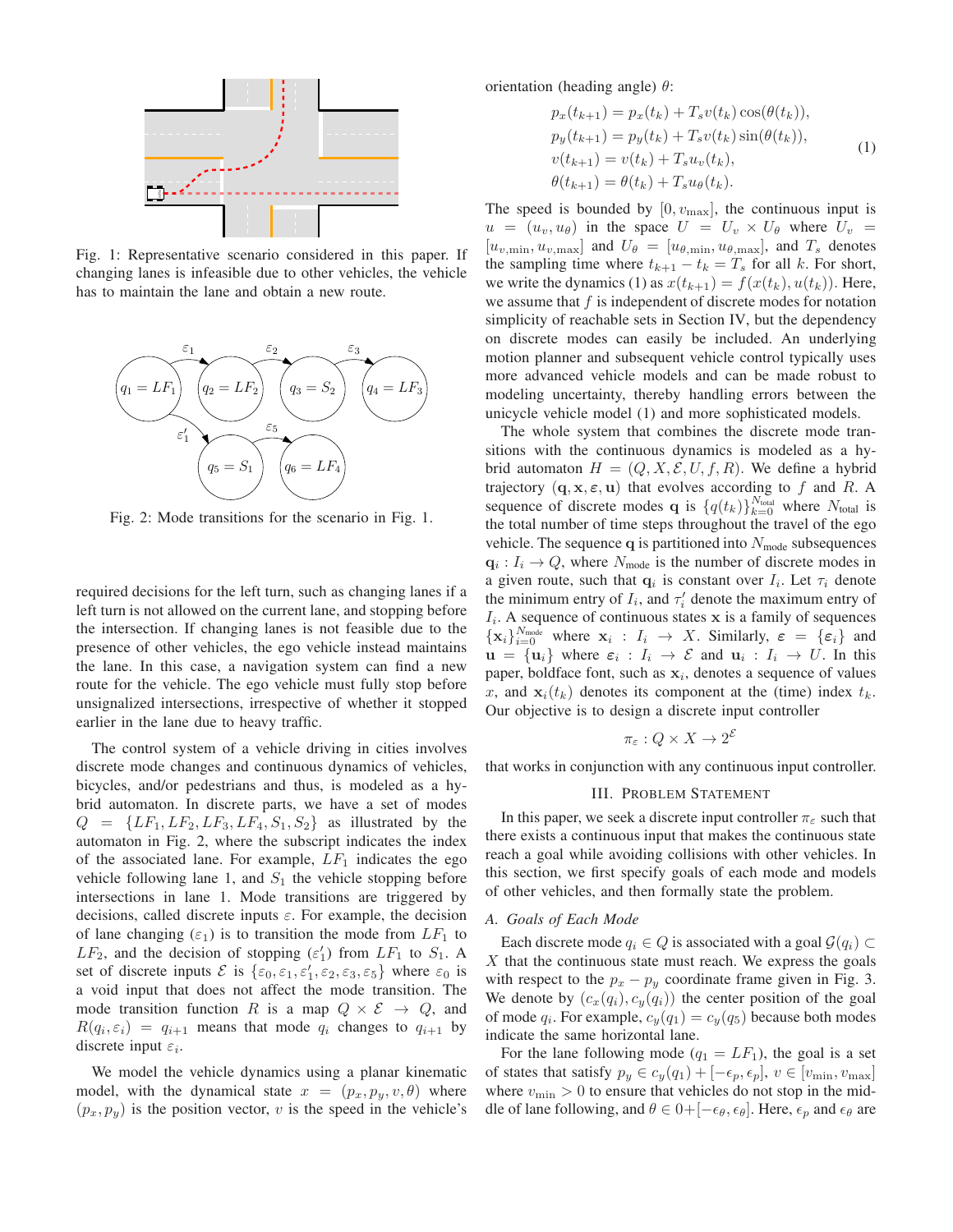

Fig. 3: Goals  $\mathcal{G}(q_i)$  projected on the  $p_x - p_y$  plane where  $q_i$ indicates the modes in Fig. 2.

error margins for the position and heading angle, respectively. We let  $\epsilon_p = v_{\text{min}}T_s$  and  $\epsilon_\theta = \text{max}(u_{\theta,\text{max}}T_s, -u_{\theta,\text{min}}T_s)$ to account for the errors of time discretization. For the stop mode  $(q_5 = S_1)$ , the goal is a set of states that satisfy  $p_x \in c_x(q_5) + [-\epsilon_p, \epsilon_p], p_y \in c_y(q_5) + [-\epsilon_p, \epsilon_p], v = 0$ , and  $\theta \in 0 + [-\epsilon_{\theta}, \epsilon_{\theta}].$ 

## *B. Modeling of Other Vehicles*

In the same lane, there can exist a lead vehicle or a following vehicle, which are vehicles right in front of and at the back of the ego vehicle, respectively. We denote their states by  $x^l$  and  $x<sup>f</sup>$ , respectively. The states of vehicles that are going straight or turning left through intersections are denoted by  $x^{\text{cross}}$ . Here, by abuse of notation, we denote the states of multiple vehicles by  $x^{\text{cross}} \in X$  for simplicity. Vehicles that turn right do not interfere with the ego vehicle inside intersections under the U.S. driving rules. We denote by  $\mathcal{I} \subset X$  the set of states whose position is inside the intersection area.

We make several assumptions regarding the behaviors of surrounding vehicles. First, at time  $t_0$ , the estimates of  ${x^{l}(t_k)}_{k=0}^{N}, {x^{f}(t_k)}_{k=0}^{N},$  and  ${x^{cross}(t_k)}_{k=0}^{N}$  are available by using vehicle to vehicle communications or a sensing system in combination with motion predictors (e.g. [13]). Second, other vehicles also try to avoid collisions and do not actively seek collisions with the ego vehicle. More specifically, the vehicle behind the ego vehicle maintains a safety distance if it is given a finite time horizon  $N$  to adjust its maneuver. Lastly, other vehicles move according to the unicycle dynamics (1) but with different input bounds.

Suppose the ego vehicle is in the lane following mode of  $q_1$ . For the state sequence of the ego vehicle  $\mathbf{x} = \{x(t_k)\}_{k=0}^N$ , we can define errors  $e^{l}(t_k) = x^{l}(t_k) - x(t_k)$  and  $e^{f}(t_k) = x(t_k) - x(t_k)$  $x^f(t_k)$ , where  $e^l = (e_x^l, e_y^l, e_v^l, e_\theta^l)$  and  $e^f = (e_x^f, e_y^f, e_v^f, e_\theta^f)$ . The error states lie in the error space  $E := \{x_1 - x_2 : x_1, x_2 \in$ X }. The lead vehicle has an input  $u^l$  in the set  $U_v^l \times U_\theta^l$  where  $U_v^l \subset U_v$ , which means that the ego vehicle can apply a larger braking than the lead vehicle to avoid collisions. The error dynamics of the position along the  $x$ -axis and the speed are

$$
e_x^l(t_{k+1}) = e_x^l(t_k) + T_s e_v^l(t_k) \cos(\theta(t_k)),
$$
  
\n
$$
e_v^l(t_{k+1}) = e_v^l(t_k) + T_s (u_v^l(t_k) - u_v(t_k)),
$$
\n(2)

where  $e_y^l(t_k) = 0$  and  $e_\theta^l(t_k) = 0$  because the vehicles are following the same horizontal lane. We write this dynamical equation as  $e^{l}(t_{k+1}) = f_e(e^{l}(t_k), u_v(t_k), u_v^{l}(t_k))$ . In case of curvy roads, the coordinate system is defined by curvilinear coordinates with respect to the centerline of the road [14], which also yields linear error dynamics.

We say that a rear-end collision occurs if  $e_x^l$   $\langle d_{\text{min}}$  or  $e_x^f < d_{\text{min}}$ . The set of such rear-end collision points is called a *bad set*  $B := \{e \in E : e_x < d_{\min}\}\)$ . A collision inside intersections occurs if  $x(t_k) \in \mathcal{I}$  and  $x^{\text{cross}}(t_k) \in \mathcal{I}$ .

#### *C. Decision Making Problem*

The problem of designing  $\pi_{\epsilon}$  is stated as follows.

*Problem 1:* Given  $(q_0, x_0)$ , find a discrete input controller  $\pi_{\varepsilon}$  that guarantees the existence of a continuous input u such that for all hybrid trajectories  $(\mathbf{q}, \mathbf{x}, \varepsilon, \mathbf{u})$  where  $\mathbf{x}_i(t_{k+1}) =$  $f(\mathbf{x}_i(t_k), \mathbf{u}_i(t_k))$  and  $\varepsilon_i(t_k) \in \pi_{\varepsilon}(\mathbf{q}_i(t_k), \mathbf{x}_i(t_k))$  for  $t_k \in I_i$ ,

- Liveness:  $\mathbf{x}_i(\tau'_i) \in \mathcal{G}(\mathbf{q}_i(\tau'_i))$  for all *i*;
- Safety:  $\forall t_k \in I_i$ ,  $\mathbf{x}_i(t_k) x^f(t_k) \notin B$ ,  $x^l(t_k) \mathbf{x}_i(t_k) \notin B$ *B*, and  $\mathbf{x}_i(t_k) \notin \mathcal{I}$  if  $x^{\text{cross}}(t_k) \in \mathcal{I}$  for all *i*.

#### IV. PRELIMINARIES

The definitions presented in this section provide a foundation for the design and analysis of the solution to Problem 1.

#### *A. Reachable Sets, Capture Sets, and Control Invariant Sets*

A backward reachable set (or a predecessor) of a set  $K \subset X$ is a set of initial states from which there is an input sequence to reach K and denoted by  $Pre(K)$ . A forward reachable set of a set  $K \subset X$  is the set of states that can be reached with an input sequence starting from  $K$  and denoted by  $\text{Reach}(K)$ . The formal definitions can be found in [6]. We let  $Pre^{0}(K) = K$ and  $\operatorname{Pre}^{k+1}(K) = \operatorname{Pre} \left( \operatorname{Pre}^k(K) \right).$ 

Using the backward reachable set, we redefine the goals of discrete modes, when a route is associated with a series of modes  $(q_1, q_2, \ldots, q_{N_{\text{mode}}})$ , as  $\mathcal{G}^*(q_{N_{\text{mode}}}) := \mathcal{G}(q_{N_{\text{mode}}})$  and

$$
\mathcal{G}^*(q_i \to q_{i+1}) := \mathcal{G}(q_i) \cap \bigcup_{k=0}^{\infty} \operatorname{Pre}^k(\mathcal{G}^*(q_{i+1})).
$$
 (3)

If  $q_{i+1}$  is not necessary to specify, we simply write  $\mathcal{G}^*(q_i)$ . Note that if  $x(t_0) \in \mathcal{G}^*(q_i \to q_{i+1})$ , there is an input sequence that makes  $x(t_{N'}) \in \mathcal{G}^*(q_{i+1})$ . Because of the geometry of intersections, we have  $G^*(S \to LF) = \mathcal{G}(S)$ , which implies that there always exists an input sequence to cross intersections from the goal of the stop mode in the absence of other vehicles.

For rear-end collision avoidance, we define a *capture set* as the set of states that reach the bad set  $B$  for any admissible inputs. If the state is inside the capture set, there is no input to avoid a future rear-end collision.

*Definition 1:* The *one-step capture set* is  $C(B) := \{e^l :$  $\forall u_v \in U_v, \exists u_v^l \in U_v^l, f_e(e^l, u_v, u_v^l) \in B$ . Let  $C^0(B) = B$ and  $\mathcal{C}^{k+1}(B) = \mathcal{C}(\mathcal{C}^k(B)).$ 

The capture set refers to  $\bigcup_{k=0}^{\infty} C^k(B)$ . The definition of the capture set only takes the lead vehicle into account, because the following vehicle, by assumption, adjusts its maneuver to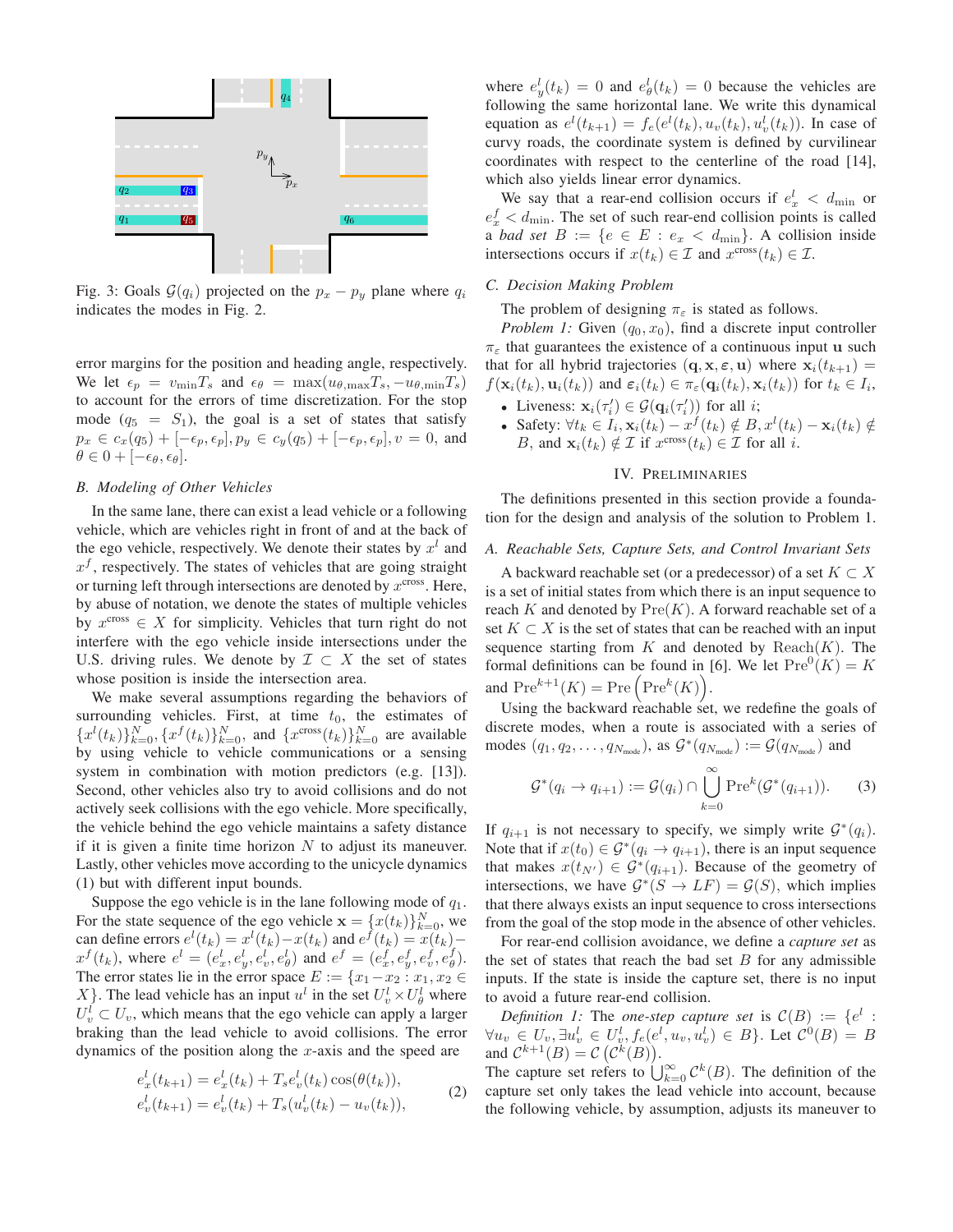maintain a safety distance  $d_{\min}$  to the ego vehicle for all future times after a finite horizon.

If the error state is outside the capture set, there exists an input  $u<sub>v</sub>$ , that keeps the error state outside the capture set for all future times. Hence, the complement set of the capture set is *control invariant* [6] for the error system (2). The stop goal  $\mathcal{G}^*(S)$  is control invariant for the system (1) because the state can stay inside the set with the continuous inputs  $u_y = 0$ and  $u_{\theta} = 0$ . Control invariant sets play an essential role in achieving the liveness property.

#### *B. Motion Primitives for Heading Angles*

For computationally feasible computation of the goals  $\mathcal{G}^*(q_i \rightarrow q_{i+1})$ , we predetermine a set of heading angle profiles,  $\Theta(q_i \rightarrow q_{i+1})$ , for each mode transition by relying on motion primitives with the extreme inputs. Here, we use Fig. 1 as an illustrative example, but can generate heading angle profiles for any (known) transition.

For the mode transition from  $LF$  to  $S$ , the ego vehicle maintains its heading angle to 0. Thus,  $\Theta(LF \rightarrow S) = {\lbrace \bar{\theta} \rbrace}$ where  $\bar{\theta}(t_k) = 0, \forall k \in \{0, 1, \dots, N\}$ . Let  $N_{\text{leave}} = 0$ , which is the time step when the vehicle leaves the current goal, and  $N_{\text{reach}} = N$ , which is the time step when the vehicle reaches the next goal. For the mode transition from  $S$  to  $LF$ (intersection), the heading angle changes from 0 to  $\pi/2$ . For a positive integer  $N_0$ , we define

$$
\bar{\theta}(t_k) = \begin{cases}\n0 & \text{if } k \leq N_0, \\
\bar{\theta}(t_{k-1}) + T_s u_{\theta,\max} & \text{if } N_0 < k \text{ and} \\
\bar{\theta}(t_{k-1}) + T_s u_{\theta,\max} & < \pi/2, \\
\pi/2 & \text{otherwise.} \n\end{cases}
$$

We define a set of integers  $\mathcal{N}_{S\rightarrow LF}(v_0)$  as  $\{N_0 \in \mathbb{Z}_+ : S\}$  $\sum_{k=0}^{N} v(t_k) \cos(\vec{\theta}(t_k)) = c_x(I)$ , where  $v_0 \in [v_{\min}, v_{\max}]$ .  $v(t_0) = 0, v(t_{k+1}) = v(t_k) + u_{v, \max} T_s, v(t_k) \leq v_0, c_x(S) +$ This is the set of integers  $N_0$  that make the state enter  $\mathcal{G}^*(LF)$ . By using numerical methods, we can compute  $N_{S\to LF}(v_0)$ . The set  $\Theta(S \to LF)$  contains the heading angle profiles dependent on different  $N_0 \in \mathcal{N}_{S \to LF}(v_0)$ . We have  $N_{\text{leave}} = 0$ and  $N_{\text{reach}} = N_0 + |\pi/(2T_s u_{\theta,\text{max}})|$ .

For the mode transition from  $LF_1$  to  $LF_2$ , the initial heading angle is the same as the final heading angle. In the case of changing to the left lane, the heading angle increases in time and then decreases to the final value. For some positive integers  $N_0$ , we design a heading angle profile  $\bar{\theta}$  such that

$$
\bar{\theta}(t_k) = \begin{cases} \bar{\theta}(t_{k-1}) + T_s u_{\theta,\max} & \text{if } 1 \le k - N_{\text{leave}} \le N_0, \\ \bar{\theta}(t_{k-1}) + T_s u_{\theta,\min} & \text{if } N_0 < k - N_{\text{leave}} \le 2N_0, \\ 0 & \text{otherwise.} \end{cases}
$$

We define a set of integers  $\mathcal{N}_{LF_1 \to LF_2}(v_0)$  as  $\{N_0 \in \mathbb{Z}_+ :$  $v(t_k) = v_0, c_y(LF_1) + \sum_{k=0}^{N} v(t_k) \sin(\bar{\theta}(t_k)) = c_y(LF_2)$ . This is the set of integers  $N_0$  that make the state enter  $\mathcal{G}^*(LF_2)$ . We evaluate  $\mathcal{N}_{LF_1 \to LF_2}(v_0)$  by using numerical methods. For  $N_0 \in \mathcal{N}_{LF_1 \to LF_2}(v_0)$ , we have  $N_{\text{leave}} \in [0, N 2N_0$ ] and  $N_{\text{reach}} = N_{\text{leave}} + 2N_0$ . The set  $\Theta(LF_1 \rightarrow LF_2)$  contains the heading angle profiles corresponding to different  $N_0$  and  $N_{\text{leave}}$ .

By defining different motion primitives, corresponding to behaviors such as parking or U-turns, we can consider scenarios with different decisions.

#### V. PROBLEM SOLUTION

We define a *safe state sequence* as a state sequence that satisfies the two conditions in Problem 1 for a finite horizon.

*Definition 2:* A state sequence  $\{x(t_k)\}_{k=0}^N$  is a *safe state sequence*, denoted by  $\mathbf{x}_{safe}(q_{i+1}, x_0)$ , if for some positive integer  $N_{\text{reach}} \in \{0, \ldots, N\},\$ 

- 1)  $x(t_0) = x_0;$
- 2)  $x(t_{k+1})$  and  $x(t_k)$  satisfy the dynamical model (1) for some  $u(t_k)$  ∈ *U* for  $k$  ∈ {0, ...,  $N - 1$ };
- 3)  $x(t_k) x^f(t_k) \notin B$ ,  $x^l(t_k) x(t_k) \notin B$ , and  $x(t_k) \notin \mathcal{I}$ if  $x^{\text{cross}}(t_k) \in \mathcal{I}$  for  $k \in \{0, 1, \ldots, N\};$
- 4)  $x^{l}(t_{k}) x(t_{k}) \notin \bigcup_{k=0}^{\infty} C^{\tilde{k}}(B)$  for  $k \in \{N_{\text{reach}}, \ldots N\};$
- 5) If  $q_{i+1} = LF$ ,  $x(t_{N_{\text{reach}}}) \in \mathcal{G}^*(q_{i+1});$
- 6) If  $q_{i+1} = S$ ,  $x(t_k) \in \mathcal{G}(S)$  if  $x^l(t_k) \notin \mathcal{G}(S)$  for all  $k \in \{N_{\text{reach}}, \ldots, N\}$ .

In Definition 2, 1) and 2) indicate that the sequence is a solution of the dynamical equation (1). Conditions 3) and 4) guarantee the safety condition, and 5) and 6) guarantee the liveness condition during the finite horizon. In 6),  $x(t_k) \in$  $\mathcal{G}(S)$  is not attainable when the lead vehicle occupies the stop goal. In this case, 4) ensures that the ego vehicle can fully stop after the stationary lead vehicle. We set a finite horizon  $N$ such that without presence of obstacles, the vehicle can change lanes, cross intersections, or stop within the finite horizon.

If there is a safe state sequence  $\mathbf{x}_{\text{safe}}(q_{i+1}, x_0)$ , the discrete input controller  $\pi_{\varepsilon}(q_i, x_0)$  can change the mode to  $q_{i+1}$  from  $q_i$ . Otherwise, it maintains the current mode or changes the mode to another mode by issuing  $\varepsilon'_i$ , which exists only when  $\varepsilon_i$ is for changing lanes (see Fig. 2). The discrete input controller returns  $\varepsilon'_i$  after waiting until the continuous state exits the goal  $\mathcal{G}^*(q_i \rightarrow q_{i+1})$ , that is, until it is impossible to reach the goal of  $q_{i+1}$ . To sum up, the controller is designed as follows:

$$
\pi_{\varepsilon}(q_i, x_0) =
$$
\n
$$
\begin{cases}\n\varepsilon_i & \text{if } x_0 \in \mathcal{G}^*(q_i \to q_{i+1}) \text{ and } \exists \mathbf{x}_{\text{safe}}(q_{i+1}, x_0), \\
\varepsilon'_i & \text{if } x_0 \in \mathcal{G}^*(q_i \to q_{i+1}), \varepsilon'_i \in \mathcal{E}, \\
\varepsilon'_i & \text{and } \text{Reach}^*(x_0) \cap \mathcal{G}^*(q_i \to q_{i+1}) = \emptyset, \\
\varepsilon_0 & \text{otherwise.} \n\end{cases}
$$
\n(4)

Here, Reach<sup>\*</sup> $(x_0)$  = { $x \in$  Reach $(x_0)$  :  $x^l(t_1) - x \notin$  $\bigcup_{k=0}^{\infty} C^{k}(B)$ . Then,  $\pi_{\varepsilon}(q_i, x_0)$  is the solution to Problem 1.

In the following, we present an algorithm implementing (4) based on a computationally feasible method of determining each condition in (4).

#### *A. Membership in the Goal and in the Capture Set*

Given a set of points  $(p_x^i, v^i)$  for  $i \in \{0, 1, ...\}$  with ordering  $p_x^{i+1} \leq p_x^i$  and  $v^i \leq v^{i+1}$ , let P be the set of states  $x \in K \subseteq X$  such that  $v \leq v^i$  and  $p_x \leq p^i_x$  for some *i*. To convexify the set, we define  $\overline{P}$  as a polyhedron that is tightly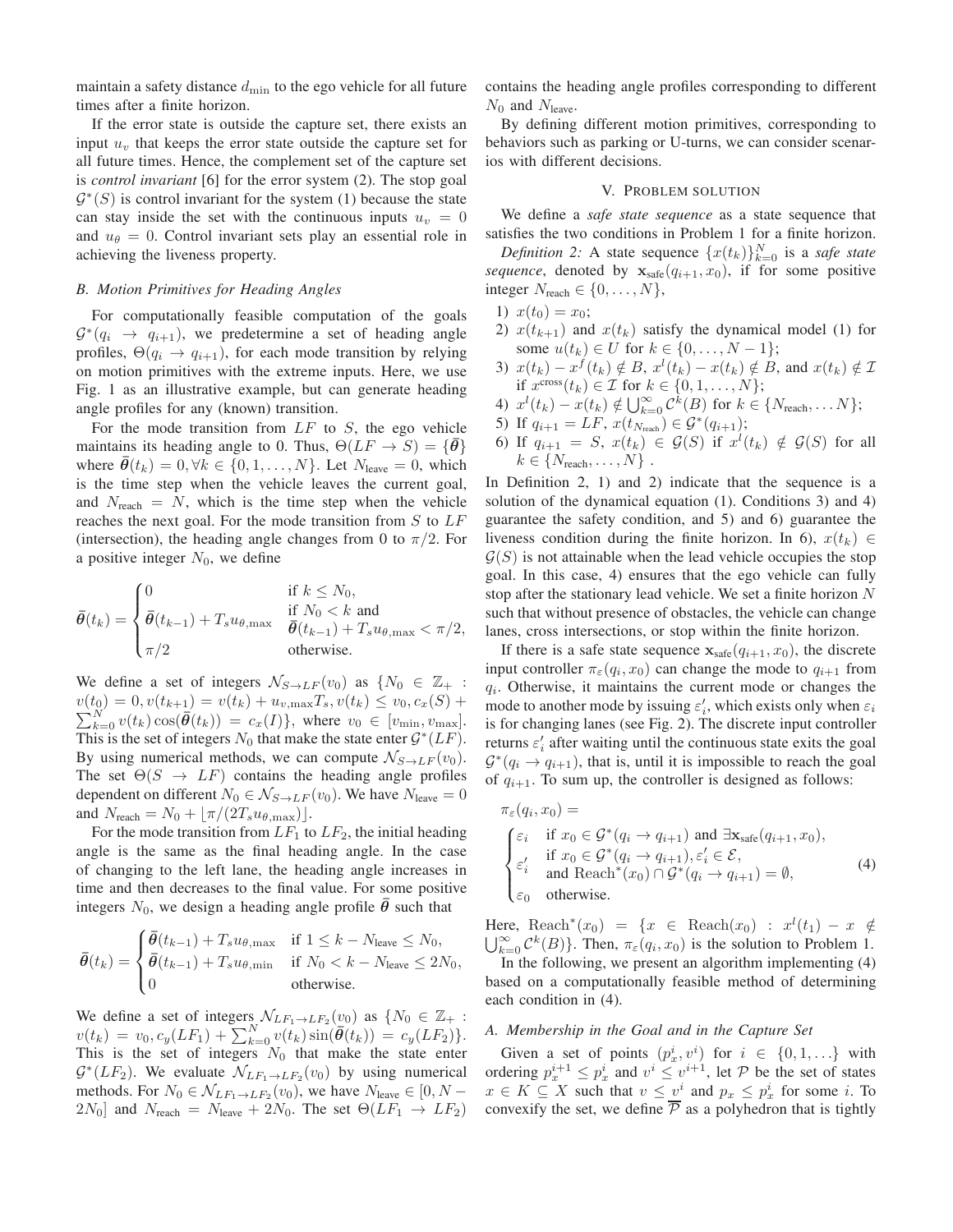

Fig. 4: Projections of the goals.  $U(LF \rightarrow S)$  and  $U(LF_1 \rightarrow LF_2)$  are convex under-approximations of the goals  $G^*(LF \to S)$  and  $G^*(LF_1 \to LF_2)$ , respectively.

contained in the set  $P$  such that  $\overline{P} = \{x \in K : a^i p_x + b^i v \leq \overline{P}\}$  $1, \forall i \in \{1, 2, \ldots\}$ , where  $a^i$  and  $b^i$  satisfy  $a^i p_x^i + b^i v^{i-1} = 1$ and  $a^i p_x^{i+1} + b^i v^i = 1$ .

*1) Determination of*  $x_0 \in G^*(q_i \rightarrow q_{i+1})$ : An underapproximation of  $\mathcal{G}^*(q_i \to q_{i+1})$ , denoted by  $\mathcal{U}(q_i \to q_{i+1})$ , is given as follows. We have  $U(S \to LF) = \mathcal{G}(S)$  because the set  $\mathcal{G}^*(S) = \mathcal{G}(S)$  is known.

For the mode transition from LF to S, we first let  $x(t_0)$  =  $(c_x(S), c_y(S), 0, 0) \in \mathcal{G}(S)$ , and search for the smallest integer  $N_0$  such that  $x(t_{-N_0}) \in \mathcal{G}(LF)$ , where the states  $x(t_{-k})$  for all  $k \in \{1, \ldots, N_0\}$  satisfy the unicycle model (1). The integer  $N_0$  is computed by applying  $u_v(t_{-k}) = u_{v,\text{min}}$ and  $u_{\theta}(t_{-k}) = 0$  for all  $k \in \{1, ..., N_0\}$  and checking when  $v(t_{-k}) \geq v_{\min}$ . We have  $v(t_{-N_0}) = v_{\min}$  by applying an appropriate input at time  $t_{-N_0}$ . We denote the state  $x(t_{-N_0})$ by  $x_S^*$ . Then, an under-approximation of  $\mathcal{G}^*(LF \to S)$  is

$$
\mathcal{U}(LF \to S) := \{ x \in \mathcal{G}(LF) : \exists i \in \mathbb{Z}_{\geq 0} : p_x \leq p_x^i, v \leq v^i, \\ \text{where } x^0 = x_S^*, v^{i+1} = v^i - T_s u_{v,\min}, p_x^{i+1} = p_x^i - T_s v^{i+1} \}.
$$

This is the set of continuous states from which stop can be achieved before the stop line by applying  $u_v(t_k) = u_{v,\text{min}}$ . Its convex subset  $U(LF \rightarrow S)$  is depicted in Fig. 4a.

For the mode transition from  $LF_1$  to  $LF_2$ , we let  $x(t_0) = x_{S_2}^*$  and find  $x(t_{-2N_0}) \in \mathcal{G}(LF_1)$  where  $N_0 \in$  $N_{LF_1 \to LF_2}(v_{\text{min}})$  by applying the inputs  $u_v(t_{-k}) = 0$  and

$$
u_{\theta}(t_{-k}) = \begin{cases} u_{\theta,\min} & \text{if } k \le N_0, \\ u_{\theta,\max} & \text{if } N_0 < k \le 2N_0 \end{cases}
$$

to the unicycle model (1). Since the maximal steering input is considered, the states  $x(t_{-k})$  for  $k \in \{1, 2, ..., 2N_0\}$ exhibit the sharpest lane changing curve on the  $p_x - p_y$ plane. We denote the state  $x(t_{-2N_0})$  by  $x_{LF}^*$ . Then, an underapproximation of  $\mathcal{G}^*(LF_1 \to LF_2)$  is

$$
\mathcal{U}(LF_1 \to LF_2) := \{ x \in \mathcal{G}(LF_1) : \exists i \in \mathbb{Z}_{\geq 0} : p_x \leq p_x^i, v \leq v^i, \\ \text{where } x^0 = x_{LF}^i, v^{i+1} = v^i - T_s u_{v,\min}, p_x^{i+1} = p_x^k - T_s v^{i+1} \},
$$

which is the set of continuous states that can slow down to  $v_{\text{min}}$  and change lanes by applying maximal steering inputs. Its convex subset is depicted in Fig. 4b.

We use the convex set  $\overline{\mathcal{U}(q_i \rightarrow q_{i+1})} \subset \mathcal{U}(q_i \rightarrow q_{i+1})$  to determine  $x_0 \in \mathcal{G}^*(q_i \to q_{i+1})$  because  $\mathcal{U}(q_i \to q_{i+1})$  is not convex due to time discretization.

2) Determination of  $e_0 \notin \bigcup_{k=0}^{\infty} C^k(B)$ : We compute an under-approximation of the complement set of the capture set. Recall that the bad set is the set of error states such that  $e_x$  $d_{\text{min}}$ . An under-approximation S is

$$
\begin{aligned} \mathcal{S} &:= \{e \in E: \exists i \in \mathbb{Z}_{\geq 0}: e_x \geq e_x^i, e_v \geq e_v^i \text{ where } e_x^0 = d_{\min}, \\ e_v^0 = 0, e_v^{i+1} = e_v^i - T_s(u_{v,\min}^l - u_{v,\min}), e_x^{i+1} = e_x^i - T_s e_v^{i+1} \}. \end{aligned}
$$

This is the set of error states where the ego vehicle can avoid rear-end collisions with the lead vehicle by applying full braking, even in the worst case when the lead vehicle also fully decelerates. The convex set  $\overline{S} \subset S$  is defined as  $\overline{S} := \{ e \in E : e_x \ge d_{\min}, a^i e_x + b^i e_v \ge 1, \forall i \in \{1, 2, ...\} \},\$ where  $a^i e_x^i + b^i e_v^{i-1} = 1$  and  $a^i e_x^{i+1} + b^i e_v^i = 1$ . We can prove that  $\overline{S}$  enables the determination of  $e_0 \notin \bigcup_k C^k(B)$ .

3) Determination of  $\text{Reach}^*(x_0) \cap \widetilde{\mathcal{G}}^*(q_i \rightarrow q_{i+1}) = \emptyset$ : This condition is considered only when the mode changes from  $LF_1$  to  $LF_2$ , and  $x_0 \in \mathcal{G}^*(q_i \rightarrow q_{i+1})$ . Thus, we check  $f(x_0,(u_{v,\min}, 0)) \in \mathcal{U}(LF_1 \to LF_2)$  to determine if Reach<sup>\*</sup> $(x_0)$   $\cap$   $\overline{\mathcal{U}(LF_1 \rightarrow LF_2)}$  =  $\emptyset$ . This is because if  $f(x_0,(u_{v,\min}, 0)) \notin \mathcal{U}(LF_1 \rightarrow LF_2)$ , then for any  $u_v >$  $u_{v,\min}$ ,  $f(x_0,(u_v, 0)) \notin \mathcal{U}(LF_1 \to LF_2)$  by the definition of  $U(LF_1 \rightarrow LF_2).$ 

### *B. Safe state trajectory*

We can find a safe state trajectory by solving a linear programming problem for a given  $\theta \in \Theta(q_i \rightarrow q_{i+1})$ . Due to the fixed heading angle based on motion primitives and the convex under-approximations, Conditions 1), 2), 4), 5), and 6) in Definition 2 are linear with respect to a set of decision variables  $\{p_x(t_k), p_y(t_k), v(t_k), u_v(t_k)\}_{k=0}^N$ . In Condition 3), the ego vehicle sometimes has to choose the position to which it changes lanes. In other words, the ego vehicle chooses which vehicles will be future lead or following vehicles. In this case, we check whether there is a choice that yields a feasible safe state sequence. It can be shown that Condition 3) can also be written as a (mixed integer) linear inequality.

## *C. Discrete Input Controller (Algorithm)*

By employing the results in the previous sections, we design the following algorithm, which returns a discrete input and a reference trajectory.

| <b>Algorithm 1</b> Discrete input controller $\pi_{\varepsilon}(q_i, x_0)$ |                                                                                                                                   |  |
|----------------------------------------------------------------------------|-----------------------------------------------------------------------------------------------------------------------------------|--|
|                                                                            | 1: if $x_0 \notin \mathcal{U}(q_i \rightarrow q_{i+1})$ then                                                                      |  |
| 2:                                                                         | $\pi_{\varepsilon}(q_i, x_0) \leftarrow \varepsilon_0, \mathbf{x}_{\text{ref}} \leftarrow \mathbf{x}_{\text{safe}}(q_i, x_0)$     |  |
|                                                                            | $3:$ else                                                                                                                         |  |
| 4:                                                                         | for all $\bar{\theta} \in \Theta(q_i \rightarrow q_{i+1})$ do                                                                     |  |
| 5:                                                                         | if $\exists$ <b>x</b> <sub>safe</sub> $(q_{i+1}, x_0)$ then                                                                       |  |
| 6:                                                                         | $\pi_{\varepsilon}(q_i, x_0) \leftarrow \varepsilon_i, \mathbf{x}_{\text{ref}} \leftarrow \mathbf{x}_{\text{safe}}(q_{i+1}, x_0)$ |  |
| 7:                                                                         | <b>return</b> $(\pi_{\epsilon}(q_i, x_0), \mathbf{x}_{\text{ref}})$                                                               |  |
| 8:                                                                         | if $\varepsilon'_i \in \mathcal{E}$ then                                                                                          |  |
| 9:                                                                         | if $f(x_0, (u_{v,\min}, 0)) \notin \mathcal{U}(q_i \to q_{i+1}),$ then                                                            |  |